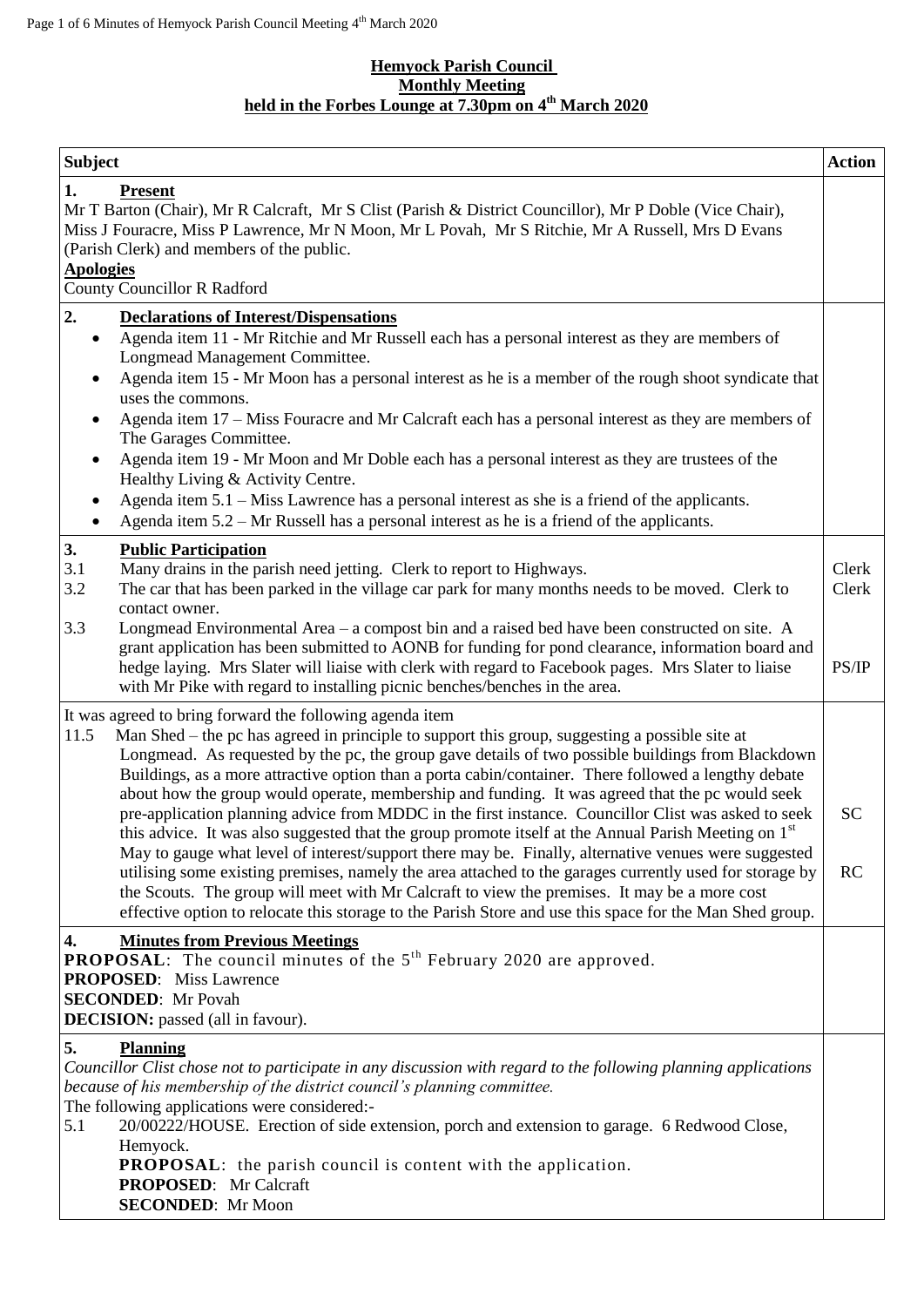$\overline{\phantom{a}}$ 

| 5.2<br>5.3      | 20/00260/CLU. Certificate of Lawfulness for existing use of barn and stables as residential dwelling<br>and associated use of land as residential garden for a period in excess of 4 years. Land and Buildings<br>at NGR 312879 112218 (Fairwater) Hemyock.<br><b>PROPOSAL:</b> the parish council is not content with the application. If there has been<br>habitation then this has been conducted in a surreptitious manner.<br><b>PROPOSED:</b> Mr Doble<br><b>SECONDED:</b> Miss Fouracre<br><b>DECISION:</b> passed (all in favour).<br>20/00015/FULL. Erection of a dwelling following demolition of existing garage. 29 Station Road,<br>Hemyock.<br>PROPOSAL: the parish council is content with the application subject to the legal<br>paperwork being completed with regard to the transfer of land at the front in exchange<br>for vehicular access at the rear.<br>PROPOSED: Mr Moon<br><b>SECONDED:</b> Miss Fouracre |       |
|-----------------|--------------------------------------------------------------------------------------------------------------------------------------------------------------------------------------------------------------------------------------------------------------------------------------------------------------------------------------------------------------------------------------------------------------------------------------------------------------------------------------------------------------------------------------------------------------------------------------------------------------------------------------------------------------------------------------------------------------------------------------------------------------------------------------------------------------------------------------------------------------------------------------------------------------------------------------|-------|
|                 | <b>DECISION:</b> passed (all in favour).                                                                                                                                                                                                                                                                                                                                                                                                                                                                                                                                                                                                                                                                                                                                                                                                                                                                                             |       |
|                 | Approval noted for:-                                                                                                                                                                                                                                                                                                                                                                                                                                                                                                                                                                                                                                                                                                                                                                                                                                                                                                                 |       |
| 5.4             | 19/02062/HOUSE. 16 Logan Way, Hemyock. Erection of single-storey side extension following<br>demolition of existing conservatory.                                                                                                                                                                                                                                                                                                                                                                                                                                                                                                                                                                                                                                                                                                                                                                                                    |       |
| 6.              | <b>Matters Arising</b>                                                                                                                                                                                                                                                                                                                                                                                                                                                                                                                                                                                                                                                                                                                                                                                                                                                                                                               |       |
| 6.1             | Parish Pump – the clerk has written to the company which carried out the remedial works asking for                                                                                                                                                                                                                                                                                                                                                                                                                                                                                                                                                                                                                                                                                                                                                                                                                                   |       |
| 6.2             | reimbursement of consequential costs and is waiting for a response.<br>Doors $\&$ electricity, The Parish Store – to be carried forward                                                                                                                                                                                                                                                                                                                                                                                                                                                                                                                                                                                                                                                                                                                                                                                              | PL    |
| 6.3             | Finger posts – clerk will circulate Miss Lawrence's report.                                                                                                                                                                                                                                                                                                                                                                                                                                                                                                                                                                                                                                                                                                                                                                                                                                                                          | Clerk |
| 6.4             | Dog poo bags/grit bins – the clerk asked for clarification with regard to fixings for the dog bag                                                                                                                                                                                                                                                                                                                                                                                                                                                                                                                                                                                                                                                                                                                                                                                                                                    | Clerk |
|                 | dispensers. It was confirmed they would be fixed to metal posts. Clerk was instructed to obtain                                                                                                                                                                                                                                                                                                                                                                                                                                                                                                                                                                                                                                                                                                                                                                                                                                      | Clerk |
|                 | prices and dimensions for grit bins and refer to finance committee.                                                                                                                                                                                                                                                                                                                                                                                                                                                                                                                                                                                                                                                                                                                                                                                                                                                                  | Clerk |
| 6.5             | Field at rear of cemetery – clerk was instructed to write to tenant confirming licence to graze is as per                                                                                                                                                                                                                                                                                                                                                                                                                                                                                                                                                                                                                                                                                                                                                                                                                            |       |
|                 | agreement for the remainder of the field.                                                                                                                                                                                                                                                                                                                                                                                                                                                                                                                                                                                                                                                                                                                                                                                                                                                                                            | AR    |
| 6.6             | South West Water - access to community land - Mr Russell will approach South West Water with                                                                                                                                                                                                                                                                                                                                                                                                                                                                                                                                                                                                                                                                                                                                                                                                                                         |       |
|                 | regard to possible access to community land.                                                                                                                                                                                                                                                                                                                                                                                                                                                                                                                                                                                                                                                                                                                                                                                                                                                                                         |       |
| 7.              | <b>County Council Report</b>                                                                                                                                                                                                                                                                                                                                                                                                                                                                                                                                                                                                                                                                                                                                                                                                                                                                                                         |       |
|                 | Councillor Radford sent the following report:-<br>Devon County Council has set the budget with a 1.99% increase plus a 2% increase because of the pressure                                                                                                                                                                                                                                                                                                                                                                                                                                                                                                                                                                                                                                                                                                                                                                           |       |
|                 | on Social Care. This is the limit set by the Government to avoid triggering a referendum. I have set                                                                                                                                                                                                                                                                                                                                                                                                                                                                                                                                                                                                                                                                                                                                                                                                                                 |       |
|                 | out below some of the more interesting points that you may be interested in.                                                                                                                                                                                                                                                                                                                                                                                                                                                                                                                                                                                                                                                                                                                                                                                                                                                         |       |
|                 |                                                                                                                                                                                                                                                                                                                                                                                                                                                                                                                                                                                                                                                                                                                                                                                                                                                                                                                                      |       |
|                 | The County Council's Cabinet is proposing to invest over £43 million of additional funding into front line<br>public services in Devon in 2020/21. The full Council approved the proposals on February 20, Devon's non-<br>schools budget will rise to £541 million for $2020/2021$ , an increase of 8.7 per cent on the current year.<br>The Cabinet proposals include additional investment in social care and health, children's services, roads and<br>drainage. If approved, the proposals will mean an extra £23.7 million for adult care and health, £11.5 million<br>more for children's services and £2.7 million for highways including £1 million to help deal with drainage<br>issues on the County's 8,000-mile road network.<br>In total the County Council's spending will rise by £43.1 million from £498 million in the current 2019/20                                                                             |       |
| financial year. |                                                                                                                                                                                                                                                                                                                                                                                                                                                                                                                                                                                                                                                                                                                                                                                                                                                                                                                                      |       |
|                 | The budget proposals are a response to increasing demand on front-line services driven by a range of external                                                                                                                                                                                                                                                                                                                                                                                                                                                                                                                                                                                                                                                                                                                                                                                                                        |       |
|                 | factors including demographic and climate change impacts.                                                                                                                                                                                                                                                                                                                                                                                                                                                                                                                                                                                                                                                                                                                                                                                                                                                                            |       |
| <b>Context</b>  |                                                                                                                                                                                                                                                                                                                                                                                                                                                                                                                                                                                                                                                                                                                                                                                                                                                                                                                                      |       |
|                 | The Government's reaffirmed commitment to a fair funding review of local government is welcome. The                                                                                                                                                                                                                                                                                                                                                                                                                                                                                                                                                                                                                                                                                                                                                                                                                                  |       |
|                 | continuing wide disparity in funding between counties and metropolitan areas requires tackling.                                                                                                                                                                                                                                                                                                                                                                                                                                                                                                                                                                                                                                                                                                                                                                                                                                      |       |
|                 | Current Government funding per head of population is £258 for Devon compared to an average £421 for<br>metropolitan councils and £556 for inner London boroughs.                                                                                                                                                                                                                                                                                                                                                                                                                                                                                                                                                                                                                                                                                                                                                                     |       |
|                 | There has been a 72% real terms reduction in Government funding for Devon between 2010 and 2019/20.                                                                                                                                                                                                                                                                                                                                                                                                                                                                                                                                                                                                                                                                                                                                                                                                                                  |       |
|                 | During that period of austerity, the County Council has reduced its spending by nearly £300 million and staff                                                                                                                                                                                                                                                                                                                                                                                                                                                                                                                                                                                                                                                                                                                                                                                                                        |       |
|                 | numbers by nearly 3,000.                                                                                                                                                                                                                                                                                                                                                                                                                                                                                                                                                                                                                                                                                                                                                                                                                                                                                                             |       |
|                 | Through a combination of efficiencies, innovation and collaboration with other councils, Devon has managed                                                                                                                                                                                                                                                                                                                                                                                                                                                                                                                                                                                                                                                                                                                                                                                                                           |       |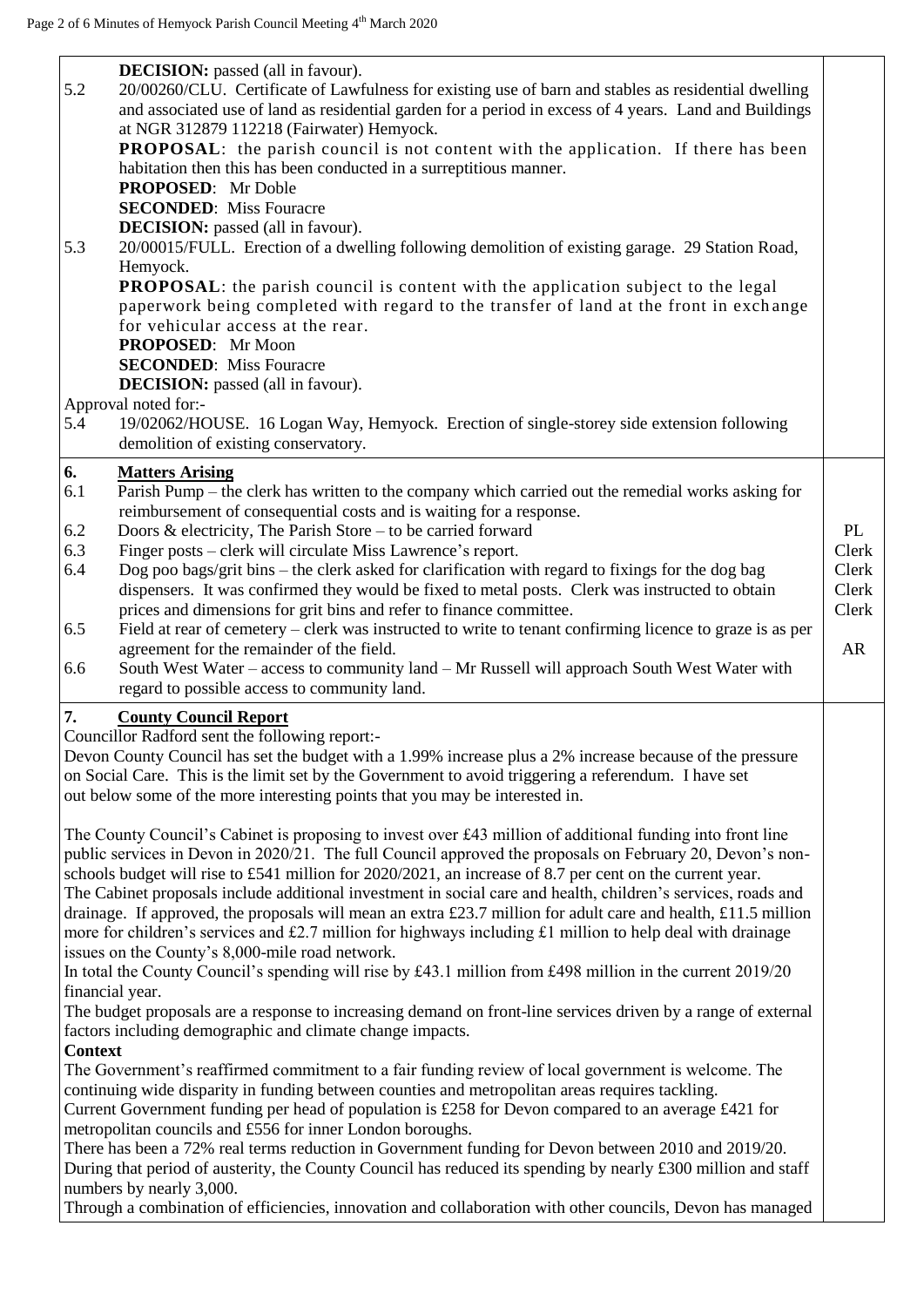to protect many important public services during this time. All of Devon's 50 libraries remain open, some with longer opening hours. The County has maintained a universal youth service and provided targeted support for the most vulnerable youngsters, and working ever more closely with health partners, the County has maintained services for the elderly and vulnerable adults.

However, the demand-led pressures on all Devon's front-line services continue to rise, exacerbated by demographic and climate change.

Devon County Council is one of 26 County Councils in England. The authority, which has 60 elected County Councillors, represents 795,000 residents and administers an area spanning 2,534 square miles, the third largest in England.

The Council is led by a Cabinet of nine senior councillors, chaired by the Leader of the Council, John Hart. The County Council works in partnership with eight District Councils, over 300 Town and Parish Councils, the Great South West region's LEPs and neighbouring County and Unitary councils.

#### **Our services**

The County Council has a total budget of  $\pounds$ 1.1 billion and provides a wide range of public services – some directly and some commissioned from other organisations. The County Council's main service groups are: **Adult care and health** including services for older people and adults with physical or learning disabilities.

• care at home for 10,000 people a year

• 13,000 people with dementia

**Children's services** including education and learning; services for vulnerable children and families; safeguarding; looked after children and care leavers.

supporting 16,500 children with special needs or disabilities

- over 200 children adopted or fostered a year
- 97,000 pupils
- $\bullet$  365 schools

**Communities, Public Health, Environment and Prosperity** including planning, transportation and environment; economy, enterprise and skills; trading standards; libraries; community safety and emergency planning.

- 50 libraries and four mobile libraries
- $\bullet$  free school transport for 14,500 pupils a day
- funding for 185 bus services, 60 voluntary car schemes and 16 community ring and ride schemes
- nine new primary schools built or due to be completed in 2020

**Highways, Infrastructure Development and Waste** including road and bridge maintenance; waste disposal and recycling; and the County Council's capital programme.

- 8,000 miles of road (England's largest local network)
- 62,000 potholes filled a year
- managing 357,000 tonnes of domestic waste a year
- 19 recycling centres
- £114 million invested every year on major infrastructure projects.

# **8. District Council Report**

Councillor Clist gave a brief report:-

MDDC's governance review is ongoing. The budget has been agreed. The planning department has confirmed there is plenty of scope for the development of the community open space (car parks, planting etc.) which would not require planning permission. However any structures would require planning. The gypsy and traveller site at Castle Hill was refused by the Planning Department and enforcement officers will be visiting the site shortly.

# **9. Finance**

9.1 Income and expenditure and bank reconciliation.

### **INCOME**

|    | 15.00    | Tree donation |
|----|----------|---------------|
| 2. | 15.00    | Tree donation |
| 3. | 15.00    | Tree donation |
|    | 45.00    | Tree donation |
| 5. | 15.00    | Tree donation |
| 6. | 9,659.21 | Vat reclaim   |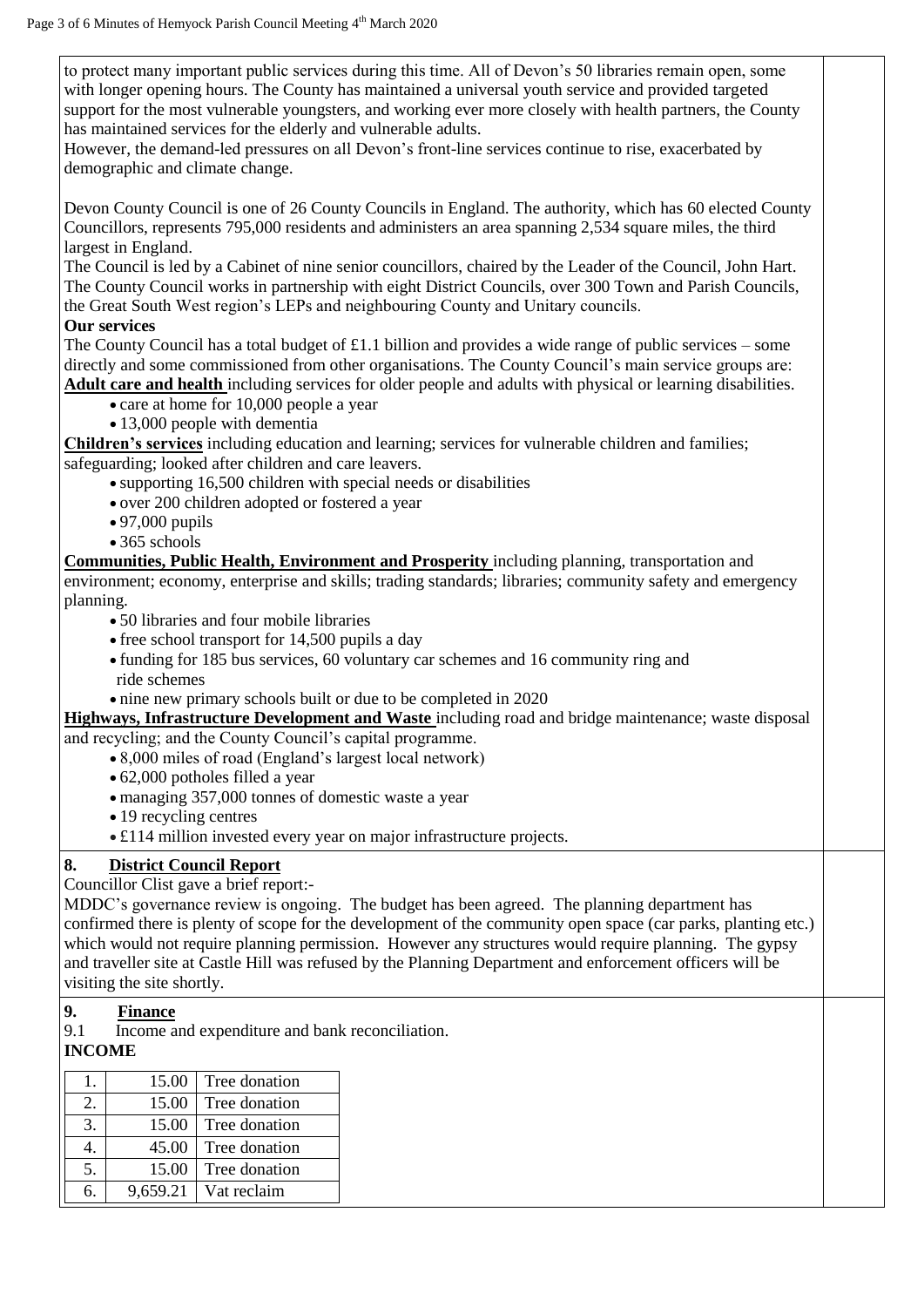|    | 15.00 | Tree donation |
|----|-------|---------------|
| 8. | 45.00 | Tree donation |
| 9  | 15.00 | Tree donation |
|    | 15.00 | Tree donation |

### **EXPENDITURE**

|     | 942.05   | D Evans                           | Clerk's wages and expenses                            |
|-----|----------|-----------------------------------|-------------------------------------------------------|
| 2.  | 68.15    | <b>HMRC</b>                       | <b>PAYE</b>                                           |
| 3.  | 120.00   | K Amor                            | Cleaning, toilets                                     |
| 4.  | 120.00   | I Pike                            | Village and cemetery maintenance                      |
| 5.  | 31.76    | Hemyock Parish Hall               | Room hire                                             |
| 6.  | 50.47    | S Ritchie                         | Reimbursement of costs of BMX surface material        |
| 7.  | 840.00   | Ashfords Solicitors               | Pavement, legal costs                                 |
| 8.  | 1,200.00 | <b>Inspired Partnership</b>       | Station Road pavements, drawings                      |
| 9.  | 530.00   | Roger Beaver                      | Longmead, ground maintenance                          |
| 10. |          | 161.99 $\mathcal{C}$ & P Champion | Trees, stakes and root treatment, trees at Shuttleton |

#### **BANK RECONCILIATION**

| HSBC Community a/c         | 19,476.41  |
|----------------------------|------------|
| <b>HSBC</b> Deposit        | 75,291.95  |
| HSBC <sub>P3</sub>         | 0.04       |
| <b>HSBC</b> Longmead       | 1.27       |
| Unity Trust Bank current   | 100.00     |
| Unity Trust Bank deposit   | 56871.98   |
| <b>Unity Trust Bank GF</b> | 709.55     |
| Unity Trust Bank P3        | 1684.81    |
| Skipton 1-year Bond        | 85,000.00  |
| <b>United Trust Bank</b>   | 77,191.78  |
| Total                      | 316,327.79 |

**PROPOSAL**: that the income is agreed and the above cheques/payments are paid/agreed.

**PROPOSED**: Miss Lawrence

**SECONDED:** Miss Fouracre

**DECISION**: passed (all in favour).

# **10. Clerk Update**

| .    |                                                                                                         |           |
|------|---------------------------------------------------------------------------------------------------------|-----------|
| 10.1 | Annual Parish Meeting – it was agreed the format would be: chairman's summary, presentations from       |           |
|      | Connecting the Culm, The Mans Shed project and the Calf Club Centenary Project. Cheese and wine         |           |
|      | as usual.                                                                                               |           |
| 10.2 | Bowls Club – the club has asked for a letter of support to assist them with their applications for      |           |
|      | grants. A request for financial assistance has been passed to the finance committee.                    |           |
|      | <b>PROPOSAL:</b> that the pc sends a letter of support to the bowls club.                               | Clerk     |
|      | <b>PROPOSED:</b> Miss Lawrence                                                                          |           |
|      | <b>SECONDED:</b> Mr Povah                                                                               |           |
|      | <b>DECISION</b> : passed (all in favour).                                                               |           |
| 11.  | Longmead                                                                                                |           |
| 11.1 | Bridge – Mr Povah has sent out tenders.                                                                 | LP        |
| 11.2 | Play Area – Mr Ritchie is awaiting quotations for replacement equipment.                                | <b>SR</b> |
| 113  | Site visit $-$ the overflow car park adjacent to MHGA is in a poor state. It has been used as a turning | I P       |

11.3 Site visit – the overflow car park adjacent to MUGA is in a poor state. It has been used as a turning circle/race track and is churned up. Mr Povah suggested it be resurfaced with stone and some form of barrier erected so that access in and out is only from one point. He will measure area and obtain quotations. Mr Russell confirmed he has inspected the area which has become muddy adjacent to the tennis courts and will resolve shortly with assistance from Mr Ritchie. The drains within Longmead beyond the public highway need attention. Clerk to obtain quotations. L t AR/SR Clerk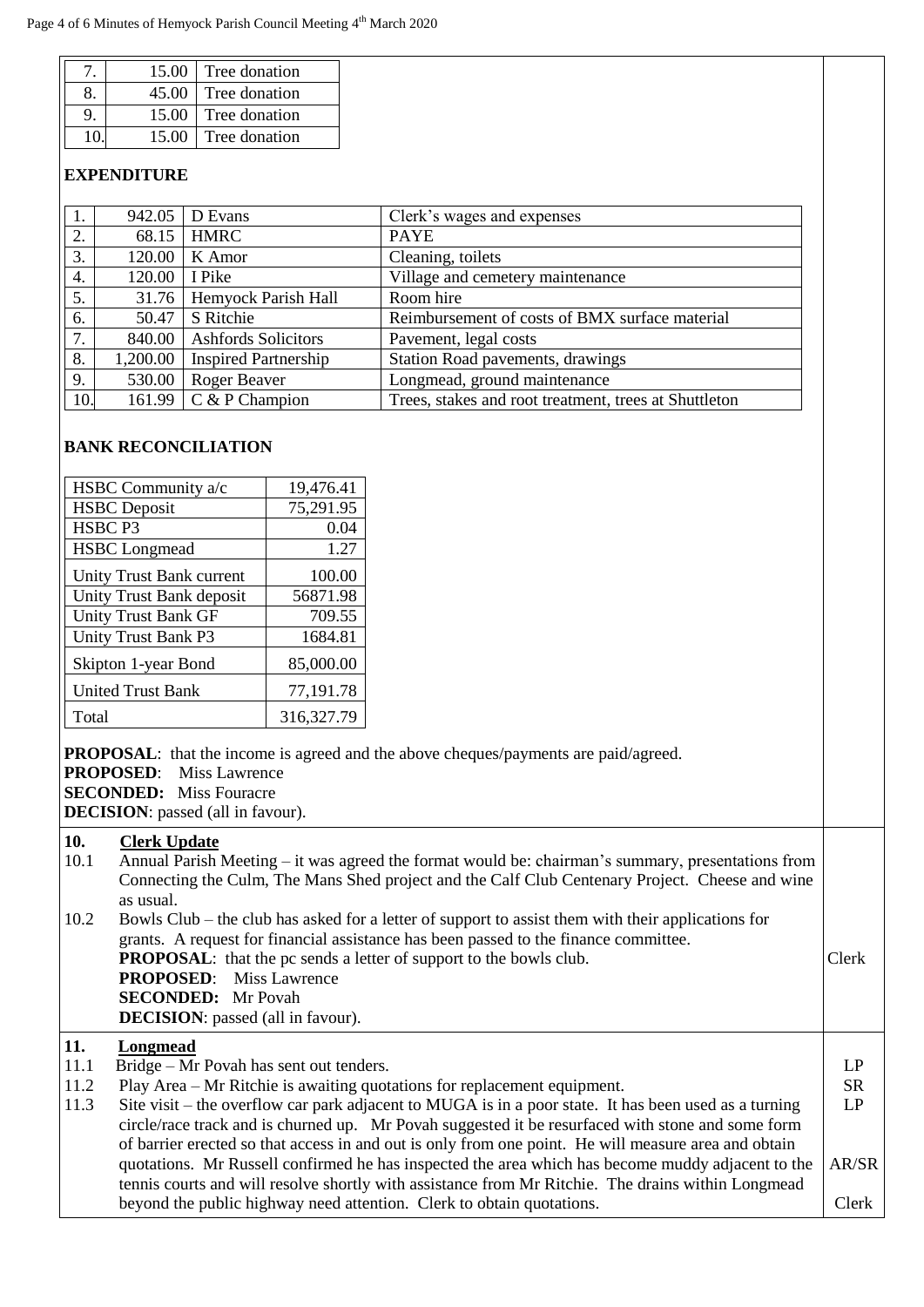| 11.4<br>11.5<br>11.6<br>11.7 | BMX track-carry forward<br>Man Shed – update from Mr Russell – already discussed see above.<br>Longmead Management Group - request to agree expenditure for tree works and planting. Before<br>agreeing to expenditure, the clerk was instructed to ask for further information including a planting<br>schedule. Mr Povah to inspect the tree mentioned in the works.<br>Longmead Environmental Area - pond clearance<br><b>PROPOSAL:</b> that the pc agrees to expenditure of £350 for clearance of one third of the pond.<br><b>PROPOSED:</b><br>Mr Moon<br><b>SECONDED:</b> Mr Doble<br><b>DECISION</b> : passed (all in favour). | Clerk<br>LP |
|------------------------------|---------------------------------------------------------------------------------------------------------------------------------------------------------------------------------------------------------------------------------------------------------------------------------------------------------------------------------------------------------------------------------------------------------------------------------------------------------------------------------------------------------------------------------------------------------------------------------------------------------------------------------------|-------------|
| 12.<br>12.1                  | <b>Highways</b><br>Station Road, new pavement – Mr Povah confirmed the project is progressing. As a result of a<br>planning application (see 5.3 above) the owners of No 29 require a larger rear access than previously<br>agreed.<br><b>PROPOSAL:</b> that the pc agrees to give rear vehicular access for the proposed parking spaces. The<br>owners of No 29 to resurface, at their own cost, the additional sections of pc land (Mr Povah to ensure                                                                                                                                                                              | LP          |
| 12.2<br>12.3<br>12.4         | this is included in the legal documentation).<br><b>PROPOSED:</b> Mr Povah<br><b>SECONDED:</b> Mr Clist<br><b>DECISION</b> : passed (all in favour).<br>Snow Warden, grit/salt – nothing to report.<br>Catherine Wheel, road closure. New dates noted.<br>New Hemyock road sign -                                                                                                                                                                                                                                                                                                                                                     |             |
| 12.5                         | <b>PROPOSAL:</b> that the pc agrees to purchase a replacement Hemyock road sign to replace the existing<br>damaged sign.<br>PROPOSED: Mr Moon<br><b>SECONDED:</b> Mr Doble<br><b>DECISION</b> : passed (all in favour).<br>The chair mentioned a letter he had received about the state of Withy Lane, suggesting a meeting with                                                                                                                                                                                                                                                                                                      |             |
| 13.                          | Neil Parish MP, to resolve. It was agreed that the pc would continue to report all pot holes and<br>problems to Highways and that it was not felt necessary to meet with Neil Parish at this time.<br><b>Cemetery</b>                                                                                                                                                                                                                                                                                                                                                                                                                 |             |
|                              | Nothing to report.                                                                                                                                                                                                                                                                                                                                                                                                                                                                                                                                                                                                                    |             |
| 14.                          | <b>Footpaths</b><br>Nothing to report.                                                                                                                                                                                                                                                                                                                                                                                                                                                                                                                                                                                                |             |
| 15.<br>15.1                  | <b>Commons Management Group</b><br>Shuttleton Common – Tree Planting Weekend – thanks to everyone involved in the tree planting event<br>at Shuttleton Common.                                                                                                                                                                                                                                                                                                                                                                                                                                                                        |             |
| 15.2                         | Landmark Tree – the pc has been successful in its application and has obtained a small-leaved lime<br>tree. It was agreed that the tree will be planted in the cemetery.                                                                                                                                                                                                                                                                                                                                                                                                                                                              | IP          |
| 16.                          | <b>Village Maintenance</b><br>Nothing to report.                                                                                                                                                                                                                                                                                                                                                                                                                                                                                                                                                                                      |             |
| 17.                          | <b>Garages Youth Project</b><br>Nothing to report.                                                                                                                                                                                                                                                                                                                                                                                                                                                                                                                                                                                    |             |
| 18.                          | <b>Blackdown Hills Parish Network</b><br>Nothing to report.                                                                                                                                                                                                                                                                                                                                                                                                                                                                                                                                                                           |             |
| 19.<br>19.1                  | <b>Blackdown Healthy Living &amp; Activities Centre</b><br>Request from BHLAC for permission to erect a bike rack to right hand side of the building. After<br>discussion it was agreed that the preferred option would be to use the existing concrete slab to the front<br>left of the building.                                                                                                                                                                                                                                                                                                                                    |             |
|                              | <b>PROPOSAL:</b> that the pc agrees to the erection of a bike rack, its preferred location being the front left<br>(on existing slab) but in the event that this is not viable then it agrees to the proposed front right side of<br>the building. Mr Moon & Mr Doble to seek clarification/explanation.<br>PROPOSED: Mr Moon<br><b>SECONDED:</b> Mr Doble                                                                                                                                                                                                                                                                            | NM/PD       |